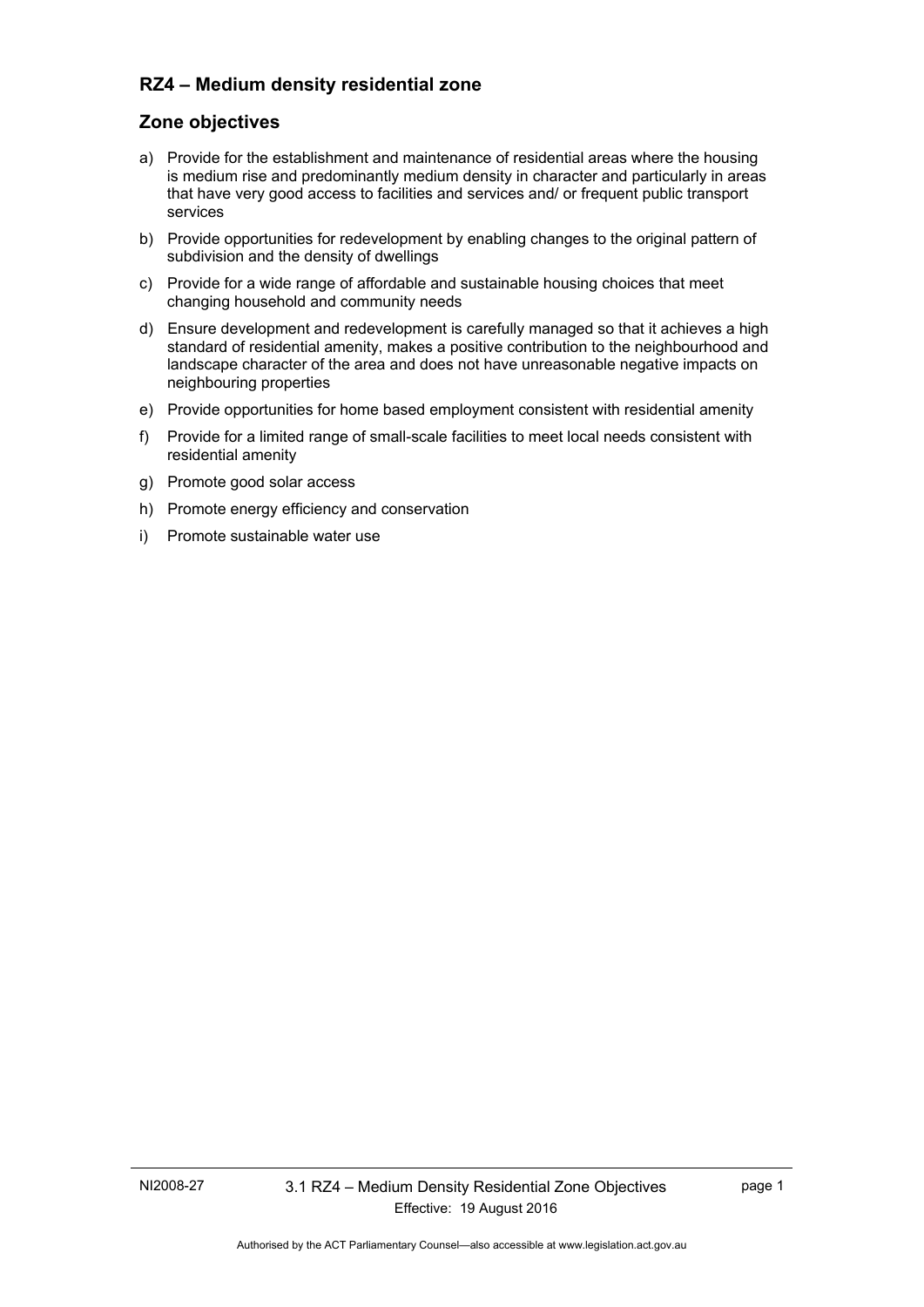# **RZ4 – Medium density residential zone development table**

#### **EXEMPT DEVELOPMENT**

Development approval is not required. Building approval may be required. On leased land, development must be authorised by a lease.

Single dwelling housing – new residential land, subject to section 20 and schedule 1 of the Planning and Development Regulation 2008.

Exempt development identified in section 20 and schedule 1 of the Planning and Development Regulation 2008.

### **ASSESSABLE DEVELOPMENT**

Development application required.

On leased land, development must be authorised by a lease.

**MINIMUM ASSESSMENT TRACK** 

**CODE** 

Development application required and assessed in the code track

**Development**

Single dwelling housing that complies with the relevant rules, except where exempted from requiring development approval by section 20 and schedule 1 of the Planning and Development Regulation 2008.

Development specified as additional code track development in a suburb precinct code for land shown on the relevant suburb precinct map

Varying a lease to do one or more of the following:

- 1. express or change the number of approved or lawfully erected dwellings
- 2. allow a *secondary residence* where erection of a *secondary residence* has been approved
- 3. remove, relocate or change easements.

#### **MINIMUM ASSESSMENT TRACK MERIT**

Development application required and assessed in the merit track, unless specified in schedule 4 of the Planning and Development Act 2007 (as impact track)

| <b>Development</b>                                                                                                                                |                                                                                    |
|---------------------------------------------------------------------------------------------------------------------------------------------------|------------------------------------------------------------------------------------|
| ancillary use                                                                                                                                     | parkland                                                                           |
| boarding house                                                                                                                                    | residential care accommodation                                                     |
| child care centre                                                                                                                                 | retirement village                                                                 |
| community activity centre                                                                                                                         | sign                                                                               |
| consolidation                                                                                                                                     | single dwelling housing (where not exempt<br>development or code track assessable) |
| demolition                                                                                                                                        | secondary residence                                                                |
| development specified as additional merit<br>track development in a suburb precinct code<br>for land shown on the relevant suburb<br>precinct map | special dwelling                                                                   |
| guest house                                                                                                                                       | subdivision                                                                        |
| health facility                                                                                                                                   | supportive housing                                                                 |
| home business                                                                                                                                     | temporary use                                                                      |
| minor road                                                                                                                                        | varying a lease (where not prohibited, code<br>track or impact track assessable)   |
| minor use                                                                                                                                         |                                                                                    |
| multi-unit housing                                                                                                                                |                                                                                    |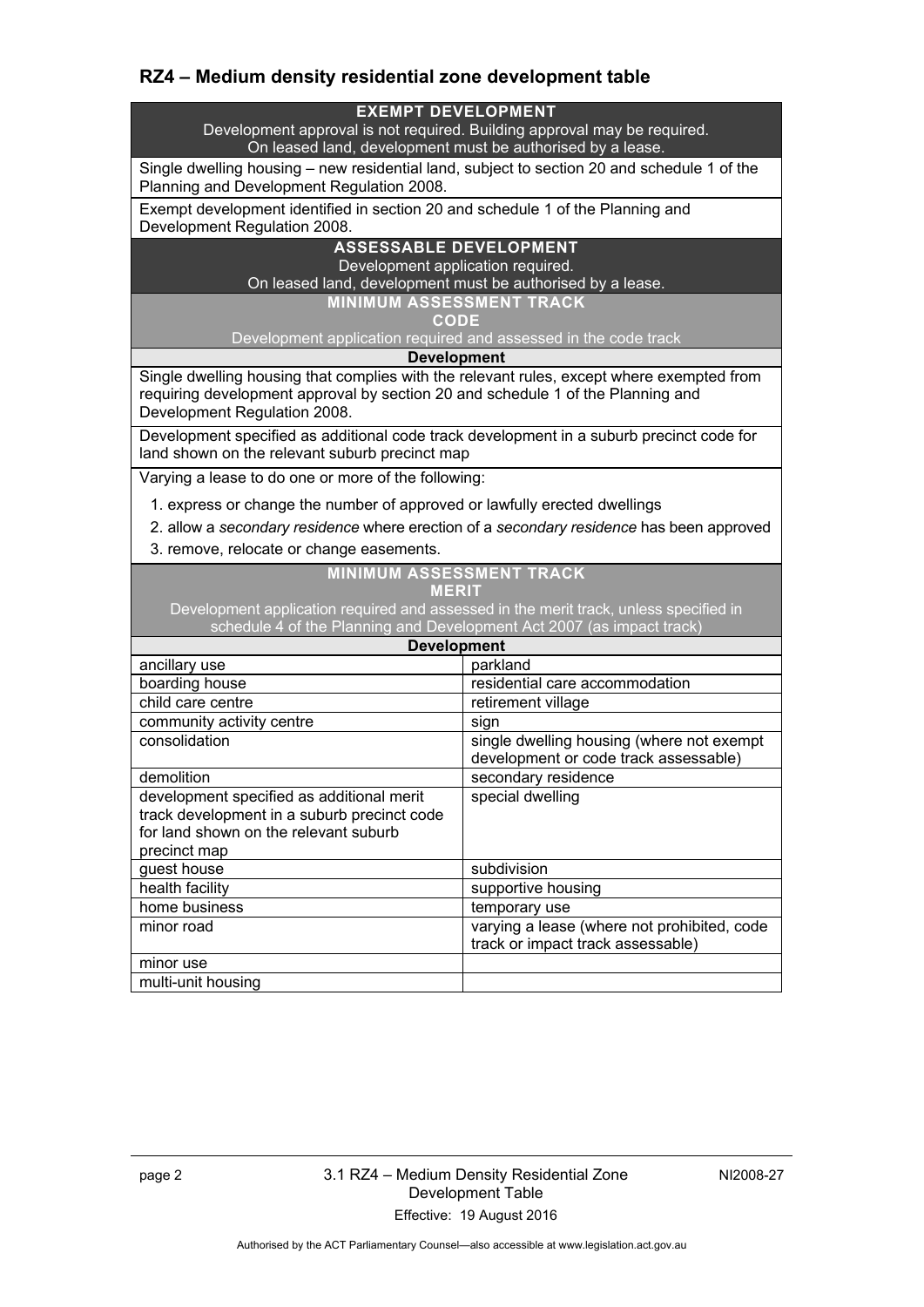|                                                                                                                                                                   | Development application required and assessed in the impact track |  |
|-------------------------------------------------------------------------------------------------------------------------------------------------------------------|-------------------------------------------------------------------|--|
| 1. Development that is not:                                                                                                                                       |                                                                   |  |
| a. Exempt, code track or merit track development (see section 132 of the<br>Planning and Development Act 2007); or                                                |                                                                   |  |
| Prohibited development, other than development that is permitted under s137 of<br>b.<br>the Planning and Development Act 2007.                                    |                                                                   |  |
| Development specified in schedule 4 of the Planning and Development Act 2007 and<br>2.<br>not listed as a prohibited use in this table.                           |                                                                   |  |
| 3.<br>Development that is authorised by a lease and listed as a prohibited use in this table.                                                                     |                                                                   |  |
| Development declared under section 124 or section 125 of the Planning and<br>4.<br>Development Act 2007 and not listed as a prohibited development in this table. |                                                                   |  |
| 5.                                                                                                                                                                | Varying a lease to add a use assessable under the impact track.   |  |
| <b>PROHIBITED DEVELOPMENT</b>                                                                                                                                     |                                                                   |  |
| Development listed below is prohibited development except where it is listed elsewhere in                                                                         |                                                                   |  |
| this development table.                                                                                                                                           |                                                                   |  |
| agriculture                                                                                                                                                       | liquid fuel depot                                                 |  |
| airport                                                                                                                                                           | mining industry                                                   |  |
| animal care facility                                                                                                                                              | mobile home park                                                  |  |
| animal husbandry                                                                                                                                                  | motel                                                             |  |
| aquatic recreation facility                                                                                                                                       | municipal depot                                                   |  |
| bulk landscape supplies                                                                                                                                           | nature conservation area                                          |  |
| business agency                                                                                                                                                   | offensive industry                                                |  |
| car park                                                                                                                                                          | office                                                            |  |
| caretakers residence                                                                                                                                              | outdoor recreation facility                                       |  |
| caravan park/camping ground                                                                                                                                       | overnight camping area                                            |  |
| cemetery                                                                                                                                                          | pedestrian plaza                                                  |  |
| civic administration                                                                                                                                              | place of assembly                                                 |  |
| club                                                                                                                                                              | place of worship                                                  |  |
| communications facility                                                                                                                                           | plant and equipment hire establishment                            |  |
| community theatre                                                                                                                                                 | plantation forestry                                               |  |
| commercial accommodation unit                                                                                                                                     | produce market                                                    |  |
| corrections facility                                                                                                                                              | public agency                                                     |  |
| craft workshop                                                                                                                                                    | public transport facility                                         |  |
| cultural facility                                                                                                                                                 | railway use                                                       |  |
| defence installation                                                                                                                                              | recyclable materials collection                                   |  |
| development specified as additional                                                                                                                               | recycling facility                                                |  |
| prohibited development in a suburb precinct                                                                                                                       |                                                                   |  |
| code for land shown on the relevant suburb                                                                                                                        |                                                                   |  |
| precinct map                                                                                                                                                      |                                                                   |  |
| drink establishment                                                                                                                                               | religious associated use                                          |  |
| drive-in cinema                                                                                                                                                   | restaurant                                                        |  |
| educational establishment                                                                                                                                         | sand and gravel extraction                                        |  |
| emergency services facility                                                                                                                                       | scientific research establishment                                 |  |
| farm tourism                                                                                                                                                      | serviced apartment                                                |  |
| freight transport facility                                                                                                                                        | service station                                                   |  |
| funeral parlour                                                                                                                                                   | <b>SHOP</b>                                                       |  |
| general industry                                                                                                                                                  | stock/sale yard                                                   |  |
| group or organised camp                                                                                                                                           | store                                                             |  |
| hazardous industry                                                                                                                                                | tourist facility                                                  |  |

**MINIMUM ASSESSMENT TRACK IMPACT**

NI2008-27 3.1 RZ4 – Medium Density Residential Zone Development Table Effective: 19 August 2016